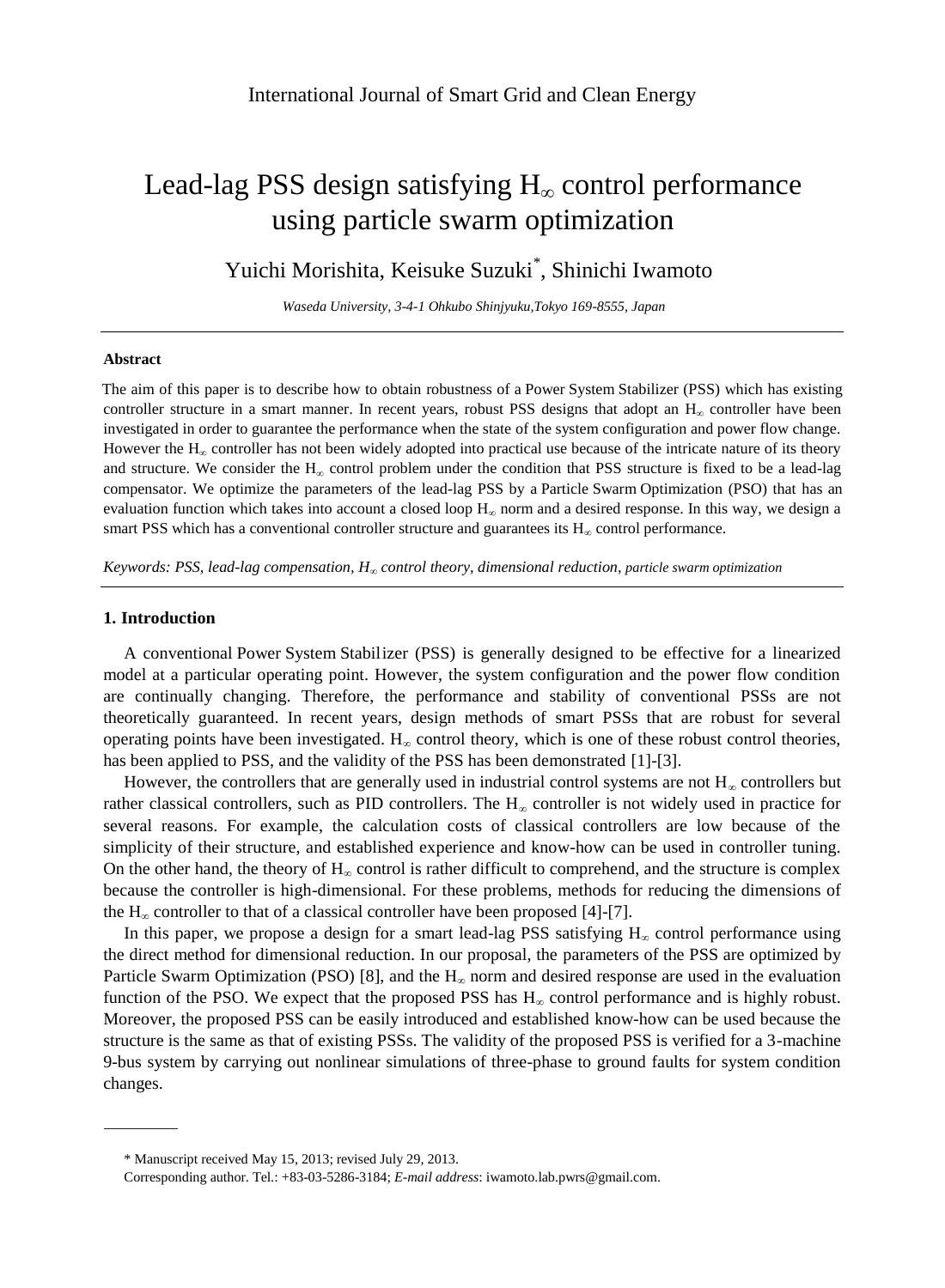## **2. H<sup>∞</sup> Control Theory**

# *2.1. H<sup>∞</sup> control theory*

For the closed loop system, the state equations of the generalized plant are expressed as follows.

$$
\begin{aligned}\n\dot{x} &= Ax + B_1 w + B_2 u \\
z &= C_1 x + D_{11} w + D_{12} u \\
y &= C_2 x + D_{21} w + D_{22} u\n\end{aligned} (1)
$$

where *x* represents the state variables;  $w$ , the disturbance; *z*, the controlled variable;  $u$ , the control input; and *y*, the observed variable  $(x \in R^n, w \in R^{m!}, u \in R^{m^2}, z \in R^{p^1}, y \in R^{p^1}$ .

The feedback control for a generalized plant  $G(s)$  is given by using the controller  $K(s)$ :

$$
u = Ky \tag{2}
$$

The generalized plant *G*(*s*) is expressed as:

$$
G(s) = \begin{bmatrix} G_{11} & G_{12} \\ G_{21} & G_{22} \end{bmatrix} \tag{3}
$$

$$
G_{ij}(s) = C_i (sI - A)^{-1} B_j + D_{ij}, \quad i, j = 1, 2
$$
\n(4)

As a result, the transfer function from *w* to *z* is:

$$
T_{zw} = G_{11}(s) + \frac{G_{12}(s)G_{21}(s)K(s)}{1 - G_{22}(s)K(s)}
$$
\n(5)

A controller that suppresses the value of the transfer function is required, because the aim is to suppress disturbances of the controlled value *z*. In  $H_{\infty}$  control theory, the  $H_{\infty}$  norm is used as an index of the size of the transfer function. The norm of a steady transfer function is defined by:

$$
\|T_{zw}\|_{\infty} = \sup \frac{\|z\|_2}{\|w\|_2} \tag{6}
$$

 $H_{\infty}$  control is defined as the problem of finding the controller  $K(s)$  that internally stabilizes the closedloop system in Fig. 1 and satisfies (7) for a given positive number γ. Here, the transfer function of the controller  $K(s)$  is an  $m^2 \times p^2$  matrix.

$$
\|T_{\rm zw}\|_{\infty} < \gamma \tag{7}
$$

#### *2.2. Dimensional reduction by direct method*

The direct method [4] is one of the dimensional reduction methods that derive a low-dimension controller for a high-dimension controlled object. In the direct method, the parameters of the controller are determined by using some objective function under the condition that the controller structure is fixed. Direct dimensional reduction of the H<sub>∞</sub> controller adopts the H<sub>∞</sub> norm shown in the previous section as the objective function. The closed loop transfer function  $T_{wz}$  and the  $H_{\infty}$  norm  $/|T_{zw}|/\sim \infty$  are derived from (5) which has the fixed-structure controller  $K(s)$ . The parameters of  $K(s)$  are adjusted to satisfy the H<sub>∞</sub> norm constraint in (7). In this paper the structure of the controller *K*(*s*) is identical to that of an existing PSS.

# **3. Particle Swarm Optimization**

PSO [8] is a stochastic search technique which was proposed by J. Kennedy and R. Eberhart in 1995. PSO algorithm imitates the behavior of a flock of birds, and each bird, here *agent*, search for good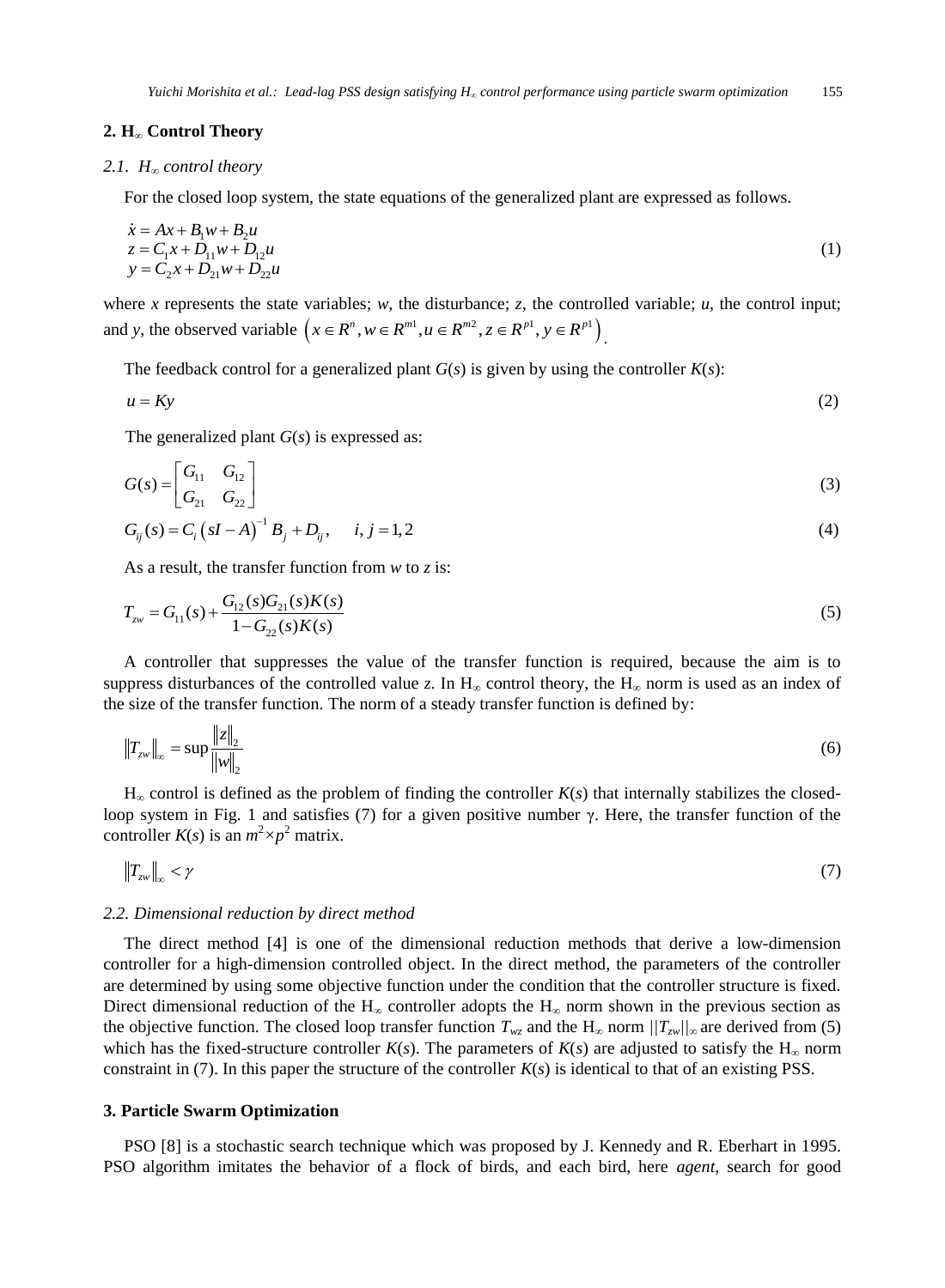solutions using information of position and velocity. The movement of the each *agent* from one point to the next is determined with a velocity vector defined as (8). Each *agent* knows the best position from its own experience (*pbest*) besides the best known position of whole flocks (*gbest*). The next velocity vector is determined by *pbest*, *gbest* and current velocity vector.

$$
v_i^{k+1} = \omega \cdot v_i^k + c_1 \cdot rand_1 \cdot (p_{best} - x_i^k) + c_2 \cdot rand_2 \cdot (g_{best} - x_i^k)
$$
\n
$$
(8)
$$

where  $v_i^k$  is a velocity vector (*k*: iteration count, *i*: *agent* number);  $x_i^k$ , search point;  $\omega$ , a weight of the current velocity vector;  $c_i$ , constant value; *rand*, a uniform random number between 0 and 1;  $p_{besti}$ , the position of the best solution of each *agent i*; g*besti*, the position of the best solution among all *agents*.

 $\omega$  (a weight of the first term) and  $c_i$  (weights of the second and third term) are defined as follows[9]:

$$
\omega = \omega_{\text{max}} - \frac{\omega_{\text{max}} - \omega_{\text{min}}}{iter_{\text{max}}} \times iter \tag{9}
$$

where  $\omega_{max} = 0.9$ ;  $\omega_{min} = 0.4$ ; *iter*, iteration count; *iter<sub>max</sub>*, maximum iteration count.

$$
c_1 = c_2 = 2 \tag{10}
$$

Each *agent* updates its search point by (11) until it reaches the maximum iteration count.

$$
x_i^{k+1} = x_i^k + v_i^{k+1} \tag{11}
$$

# **4. Formulation of Proposed Evaluation Function for Dimensional Reduction**

### *4.1. Elements of the evaluation function*

We explain the elements of the evaluation function based on the aim of improving PSS performance.

## *A. H<sup>∞</sup> norm*

If the value of the  $H_{\infty}$  norm is larger than 1, a penalty is added to the evaluation function in order to ensure H<sub>∞</sub> performance. Here, the value of the penalty is proportional to that of the H<sub>∞</sub> norm. By the procedure, solutions with high evaluation values are searched intensively. We can also find the controller with smallest H<sub>∞</sub> norm if no controller with an H<sub>∞</sub> norm smaller than 1 exists under the constraint of a fixed structure.

## *B. Control of power oscillation*

When we design the reduced-dimension PSS controller, we need to take into account the reduction of the risk of the generator tripping and prompt suppression of the power oscillation [10]. These are evaluated based on the phase angle data obtained by transient stability calculations. We use an LMI-based  $H_{\infty}$  PSS for the evaluation [11]. In the proposed method, we make the oscillation within the desired value when the  $H_{\infty}$  PSS is installed. As the evaluation value, we adopt the sum of the absolute values of the difference between a phase angle with the proposed PSS and that of the  $H_{\infty}$  PSS.

# *C. Upper and lower bounds of the parameters*

As we set an upper/lower bounds for the PSS parameters, we modify the parameters which over the limit. In addition, a penalty proportional to the excess amount of the bounds is imposed on the evaluation function in order to search adequately in the permission search space.

#### *4.2. Proposed evaluation function*

The proposed evaluation function is:

$$
f = \sum_{\text{time}=0 \text{sec}}^{10 \text{sec}} \left| \delta_{H^{\infty}} - \delta_{\text{lead-lag}} \right| + W_{f1} \cdot \text{penalty1} + W_{f2} \cdot \text{penalty2}
$$
 (12)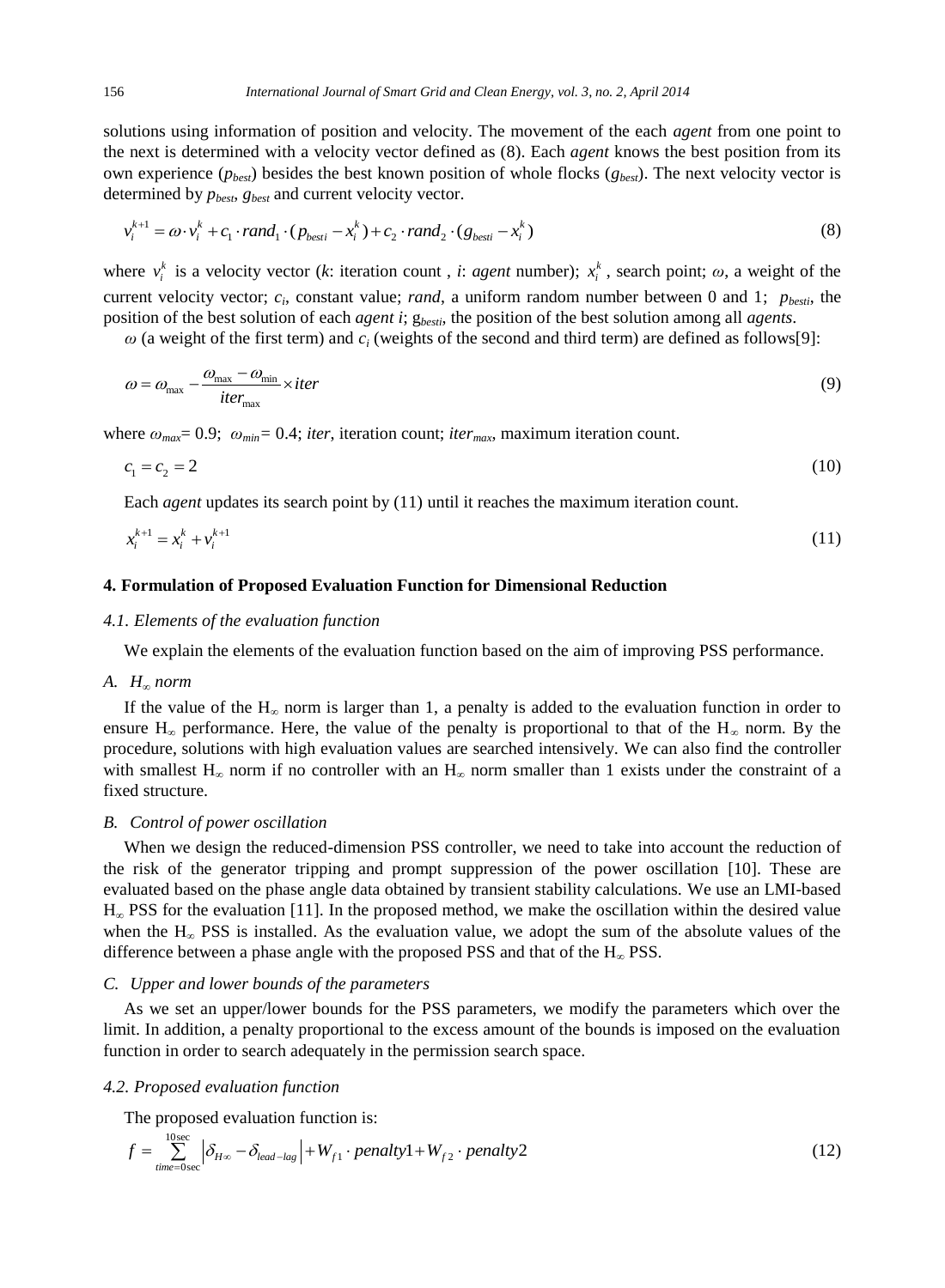$$
||T_{zw}||_{\infty} < 1
$$
: penalty1 = 0,  $||T_{zw}||_{\infty} > 1$ : penalty1 =  $||T_{zw}||_{\infty}$ 

where  $\delta_{H\omega}$  is the value of the phase angle with the H<sub>∞</sub> PSS,  $\delta_{lead-las}$  is the value of the phase angle with the proposed PSS, and  $W_{fi}$  are weights of evaluation for the penalty terms of the function. We use the  $W_{fi} = 10$ ,  $W_{f2} = 50$ in this paper as an example. The *penalty*1 is added if the value of the  $H<sub>\infty</sub>$  norm is larger than 1. The *penalty*2 is added if the parameters excess the upper/lower bounds as a sum of the excess amount of the limit.

#### **5. Design of the Proposed PSS**

In this paper, we design a two-input  $(\Delta P + \Delta \omega$  type) PSS that can control power swings of both long and short terms. The procedure for designing the proposed controller can be divided into five parts, as follows [12].

## *5.1. Definition of control target*

A 3-machine 9-bus system model [13], [14] is used as a model for the proposed control design. In the system, generator 2 is the control target; therefore the designed PSS is installed at that generator. The system data and the generator models (AVR, GOV, etc.) are given in Ref. [14].

#### *5.2. Definition of weight functions*

We are designing a PSS for a distributed control system. Thus, we divide the 3-machine 9-bus system into 3 subsystems, and we make generator control system models for each subsystem. The generator control system model is shown in Fig. 1.



Fig. 1. Generator control system model of each subsystem.

In Fig. 1  $W_{z1,i}$  is the weight function for reducing the modeling error.  $W_{z2,i}$  and  $W_{z3,i}$  are the weight functions for reducing the control error. They are the sensitivity to active power deviations and angular velocity deviations, respectively. Generally, the frequency response of the modeling error is large in a high frequency band and that of the sensitivity for the control error is large in low frequency bands. Therefore,  $W_{z1,i}$  is set to be large in high frequency bands, whereas  $W_{z2,i}$  and  $W_{z3,i}$  are set to be large in low frequency bands. The weight functions need to be adjusted by trial and error. In this paper, we select these weight functions when we design the  $H_{\infty}$  PSS which is used to obtain the desired value, and we make use of them for the proposed reduced-dimension PSS. Each weight function is given by the following equation.

$$
W(s) = K \cdot \frac{1 + T_2 s}{1 + T_1 s} \tag{13}
$$

## *5.3. Definition of generalized plant*

The equations of the generalized plant are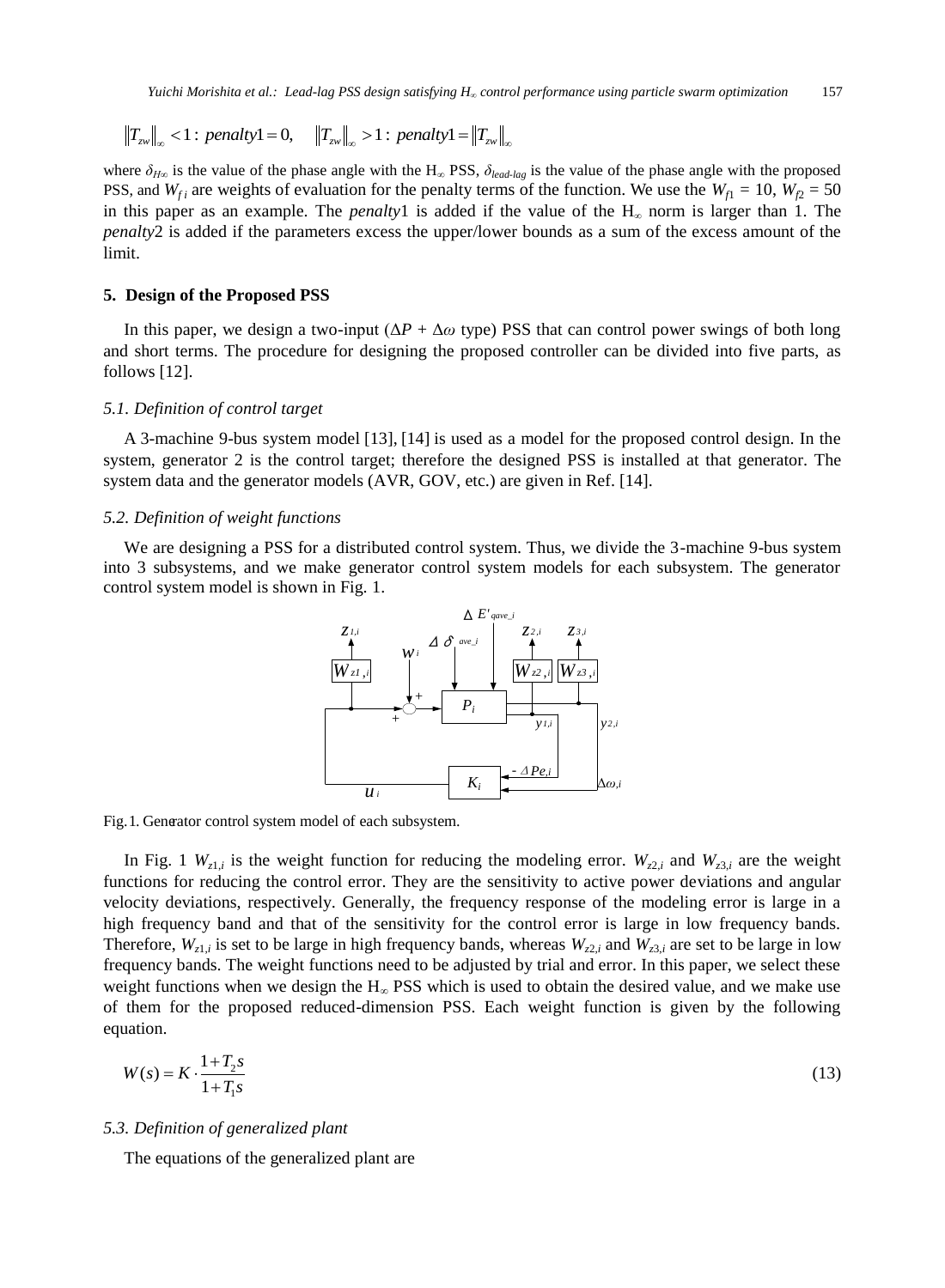$$
\begin{aligned} \n\dot{x} &= Ax + B_1 w + B_2 u \\ \nz &= C_1 x + D_{11} w + D_{12} u \\ \ny &= C_2 x + D_{21} w + D_{22} u \tag{14} \n\end{aligned}
$$

where *x* represents the state variables; *w*, the disturbances; *z*, the controlled variables; *y*, the observed variables; and *u*, the control input.

The equations of the generalized plant in a  $\Delta P + \Delta \omega$  type H<sub>∞</sub> control system are given in (15)–(17). These equations apply to the subsystem of the *i*-th region.

$$
\begin{bmatrix}\n\Delta \dot{\delta}_{i} \\
\Delta \dot{\omega}_{i} \\
\Delta \dot{E}_{qi} \\
\Delta \dot{E}_{jii}\n\end{bmatrix} = \begin{bmatrix}\n0 & \omega_{0} & 0 & 0 \\
-\frac{K_{1,ii}}{M_{i}} & -\frac{D_{i}}{M_{i}} & -\frac{K_{2,i}}{M_{i}} & 0 \\
\frac{K_{4,i}}{T_{doi}} & 0 & -\frac{C_{3,i}}{T_{doi}} & \frac{1}{T_{doi}} \left[\Delta \delta_{i} \\
\Delta E_{jii}\right] \\
-\frac{K_{Ai}}{T_{Ai}} K_{5,ii} & 0 & -\frac{K_{Ai}}{T_{Ai}} K_{6,i} & -\frac{1}{T_{Ai}}\left[\Delta E_{jii}\right]\n\end{bmatrix}
$$
\n
$$
\begin{bmatrix}\n0 & 0 & 0 & 0 \\
0 & 0 & -\frac{K_{Ai}}{T_{Ai}} & \frac{1}{T_{doi}}\left[\Delta E_{jiii}\right]\n\end{bmatrix} \begin{bmatrix}\n0 & 0 & 0 & 0 \\
\frac{\sum_{j\neq i} K_{1,jj}}{M_{i}} & 0 & \sum_{j\neq i} \frac{K_{2,jj}}{M_{i}} \\
-\sum_{j\neq i} \frac{K_{4,ij}}{T_{di}} & 0 & \sum_{j\neq i} \frac{C_{3,jj}}{T_{doi}} & \frac{W_{i}}{T_{doi}}\left[\Delta E_{qave\_i}\right]\n\end{bmatrix}
$$
\n
$$
\begin{bmatrix}\n-\Delta P e_{i} \\
\Delta \omega_{i} \\
\Delta \omega_{i}\n\end{bmatrix} = \begin{bmatrix}\n-K_{1,i} & 0 & -K_{2,i} & 0 \\
0 & 1 & 0 & 0 \\
0 & 0 & 0 & 0\n\end{bmatrix} \begin{bmatrix}\n\Delta \delta_{i} \\
\Delta \omega_{i} \\
\Delta E_{j} \\
\Delta E_{jii}\n\end{bmatrix} + \begin{bmatrix}\n0 & 0 & 0 \\
0 & 0 & 0 \\
0 & 0 & 0\n\end{bmatrix} \begin{bmatrix}\n\Delta \delta_{ave\_i} \\
\Delta E_{ave\_i}\n\end{bmatrix} + \begin{bmatrix}\n0 \\
0 \\
1\n\end{bmatrix} u_{i}
$$
\n(16)

$$
\begin{bmatrix} -\Delta Pe_i \\ \Delta \omega_i \end{bmatrix} = \begin{bmatrix} -K_{1,ii} & 0 & -K_{2,ii} & 0 \\ 0 & 1 & 0 & 0 \end{bmatrix} \begin{bmatrix} \Delta \omega_i \\ \Delta E_{qi} \\ \Delta E_{fdi} \end{bmatrix} + \begin{bmatrix} 0 & 0 & 0 \\ 0 & 0 & 0 \end{bmatrix} \begin{bmatrix} \Delta \partial_{ave-i} \\ w_i \\ \Delta E_{gave-i} \end{bmatrix} + \begin{bmatrix} 0 \\ 0 \end{bmatrix} u_i
$$
 (17)

where Δ is the minimal change; *δ*, the rotor angle; *ω*, the angular velocity; *E'q*, the q-axis component of the internal voltage;  $E_{fd}$ , the field voltage;  $\omega_0$ , the nominal angular velocity  $(2\pi f_0)$ ; *M*, the inertia constant;  $K_1 - K_6$ , the generator constants;  $K_A$ , the AVR gain;  $T_A$ , the AVR time constant; *D*, the damping coefficient; and  $\tau'_{d0}$ , theopen circuit time constant. The averages are given by:

$$
\Delta \delta_{\textit{\tiny ave\_i}} = \frac{\sum\limits_{j\neq i}\Delta \delta_j}{N-1}\,,\quad \Delta \omega_{\textit{\tiny ave\_i}} = \frac{\sum\limits_{j\neq i}\Delta \omega_j}{N-1}\,,\quad \Delta E_{\textit{\tiny gave\_i}} = \frac{\sum\limits_{j\neq i}\Delta E_{\textit{\tiny qj}}}{N-1}\,,\quad \Delta E_{\textit{false\_i}} = \frac{\sum\limits_{j\neq i}\Delta E_{\textit{fdj}}}{N-1}\,.
$$

## *5.4. Definition of Parameters of the Controller*

In our method, the structure of the controller is fixed as a 2-stage lead-lag compensator which is the existing PSS. The transfer functions of the PSS are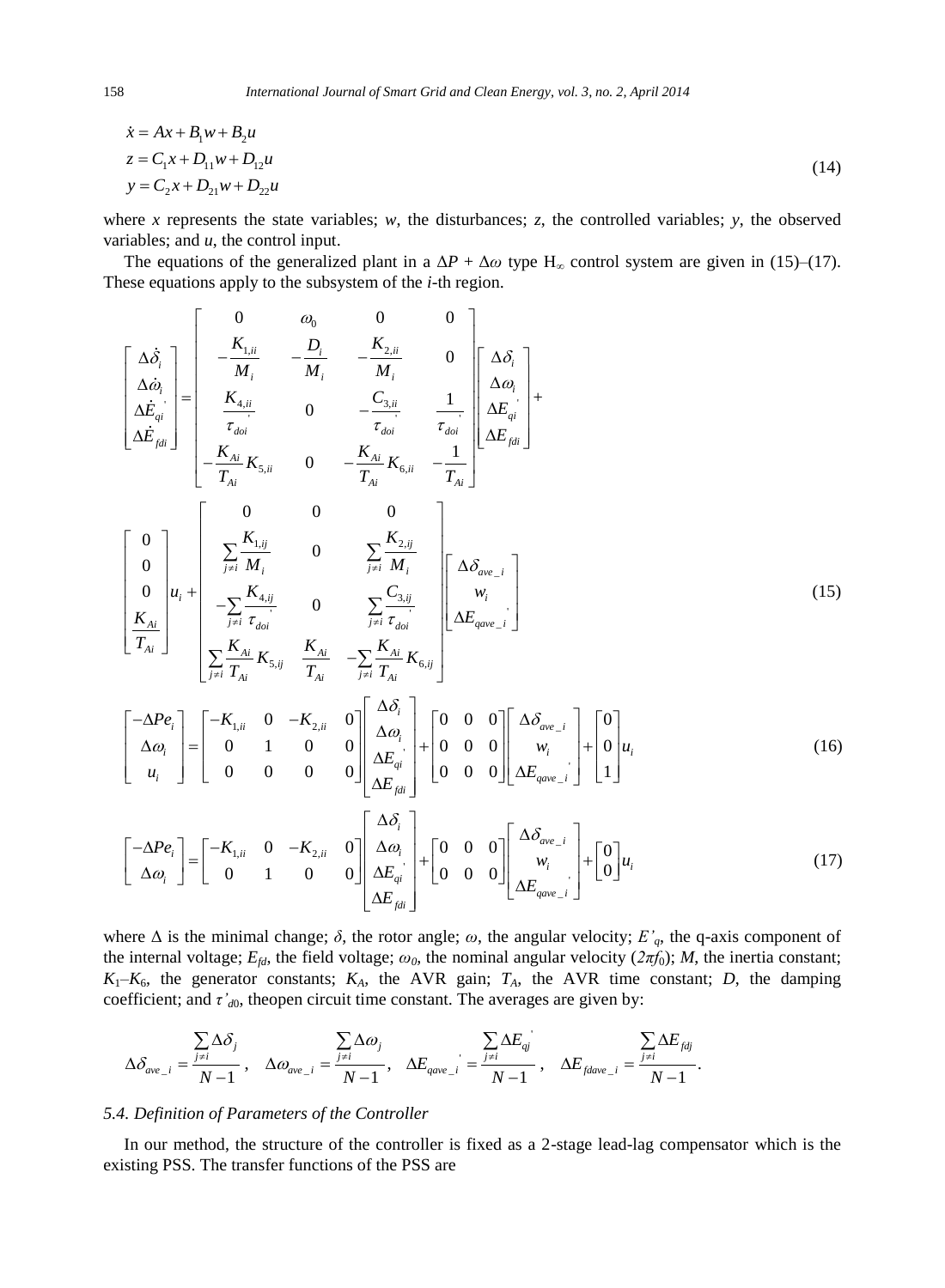*Yuichi Morishita et al.: Lead-lag PSS design satisfying H<sup>∞</sup> control performance using particle swarm optimization* 159

$$
K_{PSS_{-}P} = K_P \cdot \frac{1 + T_{P4}S}{1 + T_{P3}S} \cdot \frac{1 + T_{P2}S}{1 + T_{P1}S}
$$
\n<sup>(18)</sup>

$$
K_{PSS_{-\omega}} = K_{\omega} \cdot \frac{1 + T_{\omega 4} s}{1 + T_{\omega 3} s} \cdot \frac{1 + T_{\omega 2} s}{1 + T_{\omega 1} s} \tag{19}
$$

The parameters of  $K_P$ ,  $K_{\omega}$ ,  $T_{P1-4}$ , and  $T_{\omega 1-4}$  are selected using a PSO with upper and lower bounds

$$
K_p
$$
,  $K_{\omega} \le 1.0$ ,  $0.02 \le T_{p_{1-4}}, T_{\omega_{1-4}} \le 1.0$ .

## *5.5. Evaluation of the Controller*

The proposed PSS is evaluated using (12). We carried out 10 s simulations for 3-phase to ground faults using the 3-machine 9-bus system. The fault occurs at 0.01 s after the beginning of the simulation, one circuit of the double circuit lines is opened 0.07 s after the fault, and the re-closing is performed 0.6 s later.

## **6. Parameter Determination for Proposed PSS**

We optimize the parameters of the PSS at nominal loading. We confirm that the value of the evaluation function decreases with the number of iteration by parameter optimization using PSO. In the simulation, the total number of solutions is 100 and the maximum number of iteration is 50.

The parameters of the PSS are show in Table 1. The value of the H<sub>∞</sub> norm is  $/|T_{zw}|/_{\infty} = 0.4347$ .

Table 1. Samples low-dimension PSS parameter

| Input | Λ      |        | T,     | T3     |        |
|-------|--------|--------|--------|--------|--------|
| ΛP    | 0.1903 | 0.0899 | 0.0193 | 0.0200 | 0.1457 |
| Δω    | 0.6080 | 0.4809 | 0.9966 | 0.9870 | 0.0898 |

# **7. Simulations**

# *7.1. Simulations of the proposed PSS*

We compared the robustness of the proposed PSS and the conventional PSS by simulations of the 3 machine 9-bus system. Here, the parameters of the conventional PSS are shown in Table 2. They are tuned by trial and error to make the damping torque increase. We examined the robustness of each controller by performing transient stability calculations after changing the outputs and the total load of generator 2 and generator 3 from 0 to  $\pm 30\%$ . The fault case used is the same as in the scenario described in Section 5. We use the maximum value of the phase angle and the settling time ( $\pm$ 5%) as the evaluation index of PSS performance for power oscillations.

Table 2. Conventional PSS parameters

| Input |      |      |      |      |      |
|-------|------|------|------|------|------|
| ٨P    | 0.30 | 0.15 | 0.20 | 0.15 | 0.20 |
| Δω    | .20  | .20  | 0.25 | .20  |      |

# *7.2. Results*

The values of the evaluation indices for changes of the operating points are shown in Fig. 2 and Fig. 3. From these results, we can confirm that the proposed PSS has better performance than the conventional PSS. When the outputs increase, the proposed PSS suppresses power oscillations effectively. However, at the operating points where the outputs are decreased by more than 15%, the settling time of the proposed PSS is longer than that of the conventional PSS. This result is caused by the characteristics of the  $H_{\infty}$  PSS, as shown below. The PSS based on  $H<sub>∞</sub>$  control theory is evaluated for high control performance at nonnominal and severe conditions.